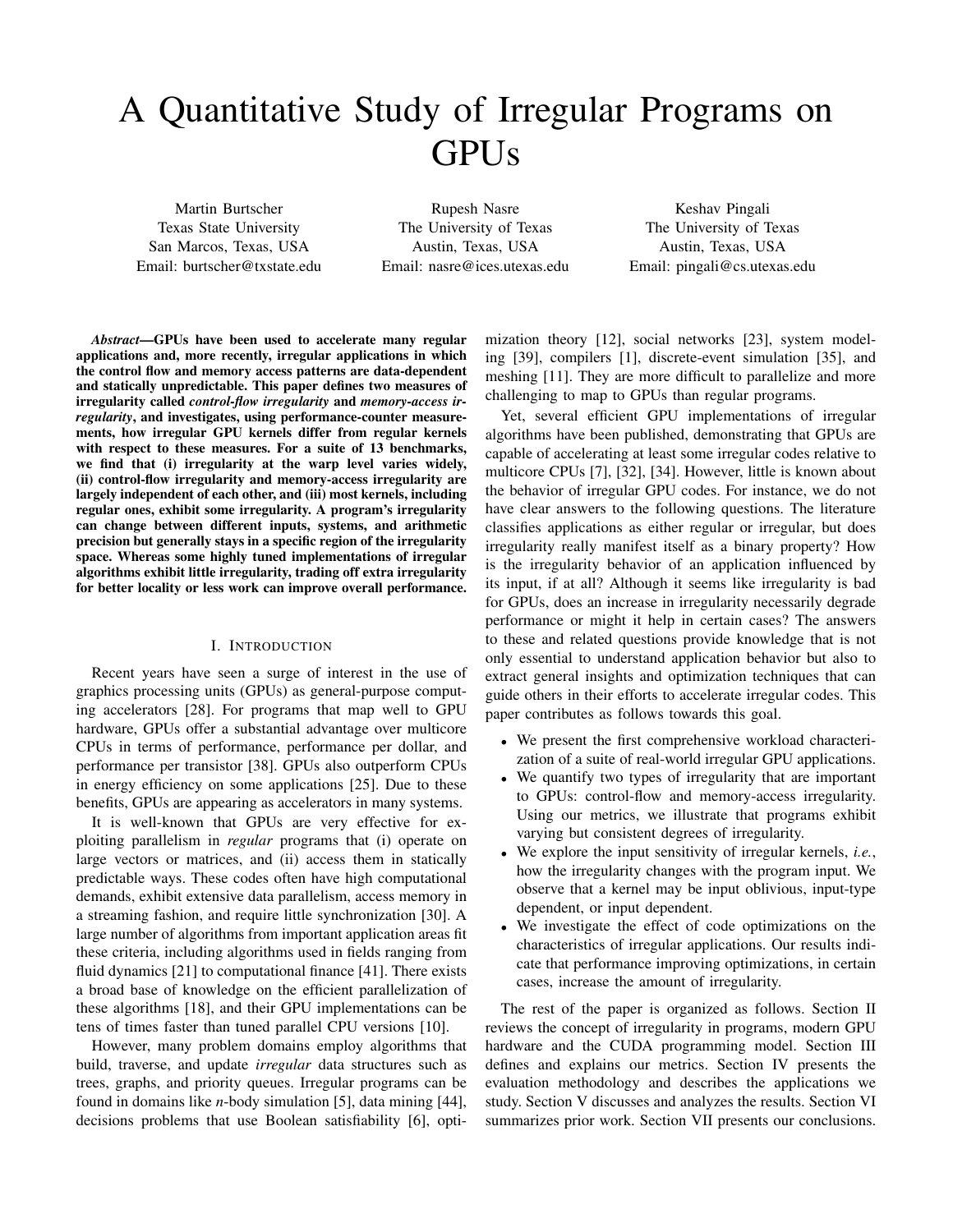#### II. BACKGROUND

In this section, we first explain what we mean by irregularity in an application and then briefly introduce the GPU architecture and CUDA programming model. Although we focus on Fermi-based GPUs, the concepts in this paper should be applicable to other similar architectures.

## *A. Regular versus irregular code*

The terms 'regular' and 'irregular' stem from the compiler literature. In regular code, control flow and memory references are not data dependent. Matrix vector multiplication is a good example. Knowing only the source code, the input size, and the starting addresses of the matrix and vectors, but without knowing any of the matrix or vector elements, we can predict the program behavior on an in-order processor, *i.e.*, the memory reference stream as well as the taken/not taken decisions of the conditional branch instructions.

In irregular code, both control flow and memory addresses may be data dependent. The input values determine the program's runtime behavior, which therefore cannot be statically predicted. For example, in a binary-search-tree implementation, the values and the order in which they are processed affect the control flow and memory references. Processing the values in sorted order will generate a tree with only right children whereas the reverse order will generate a tree with only left children, thus exercising a different control flow path. Even with unsorted inputs, the order of the values determines the shape of the tree as well as the order in which the tree is built, thus affecting the memory reference stream.

Graph-based applications in particular tend to be irregular. Their memory-access patterns are generally data dependent because the connectivity of the graph and the values on nodes and edges determine which graph elements are accessed by a computation, but the connectivity and values are unknown before the input graph is available and may change dynamically. Control flow is usually irregular for the same reasons.

## *B. GPU and CUDA programming*

Fermi-based GPUs [15] contain up to 512 processing elements (PEs). Sets of 32 tightly coupled PEs form a streaming multiprocessor (SM). Whereas CUDA makes it appear as if each PE in an SM can run an independent thread of instructions, all 32 PEs must either execute the same instruction in the same clock cycle or some PEs have to wait. Internally, the PEs in each SM execute vector instructions that conditionally operate on 32 data items. A set of 32 threads that run together in this fashion is called a warp.

Warps in which not all threads can execute the same instruction are automatically subdivided by the hardware into sets of threads such that all threads in a set execute the same instruction. The sets are then serially executed until they re-converge. As a consequence, it is very important for performance to avoid thread divergence, *i.e.*, situations where not all threads in a warp follow the same control flow. This is how control-flow irregularity can hurt performance.

The memory subsystem is also optimized for warp-based processing. If the threads in a warp concurrently access words in main memory that lie in the same aligned 128-byte segment, the hardware merges the 32 reads or writes into one coalesced memory transaction that is as fast as accessing a single word. If multiple 128-byte segments are touched, the hardware has to perform correspondingly-many memory transactions, one after another. Thus, coalesced memory accesses are crucial to achieve a high memory bandwidth. This is the main reason why memory-access irregularity can lower performance.

The PEs within an SM share a pool of threads called thread block, an incoherent L1 data cache, and a software-controlled scratch pad called shared memory. A warp can simultaneously access 32 words in the shared memory as long as the words reside in different banks or all accesses within a bank request the same word. If more than one word is touched in a bank, a bank conflict occurs, which lowers performance. The hardware resolves these conflicts by sequentially accessing the conflicting words until all the requested data have been read or written. Bank conflicts are another reason for why memoryaccess irregularity may reduce performance.

The SMs operate largely independently. They can only communicate through global memory (DRAM). Thus, synchronization between SMs must be accomplished using operations on global memory locations. The PEs are fed with warps for execution from the thread pool in multithreading style to hide latencies. Because the PEs do not support out-of-order execution within threads but can arbitrarily interleave warps, it is important to have a large number of warps running in parallel to hide latencies.

#### III. GPU-RELEVANT METRICS OF IRREGULARITY

In addition to locality, which affects the performance of both GPUs and CPUs, GPU performance is also heavily affected by divergent branches and memory operations that cause uncoalesced accesses or bank conflicts. Since locality is comparatively well understood, we focus on the other two factors in this paper. We use the following performancecounter-based metrics to express the degree of control-flow and memory-access irregularity.

| control-flow irregularity $(CFI)$ =  | divergent_branches    |
|--------------------------------------|-----------------------|
|                                      | executed_instructions |
| memory-access irregularity $(MAI)$ = | replayed_instructions |
|                                      | issued instructions   |

CFI is the fraction of the executed instructions that are divergent branches. MAI is the fraction of the issued instructions that are replayed. Both metrics range between 0% and 100%, with higher values representing more irregularity. Since the number of executed branches in typical applications is only a small fraction of the total number of instructions, and the number of divergent branches is a subset of all branches, CFI is usually low. For our benchmarks, it is always less than 4.1% (*cf.* Section V). A useful property of the two metrics is that they are independent of the runtime. Additionally, our metrics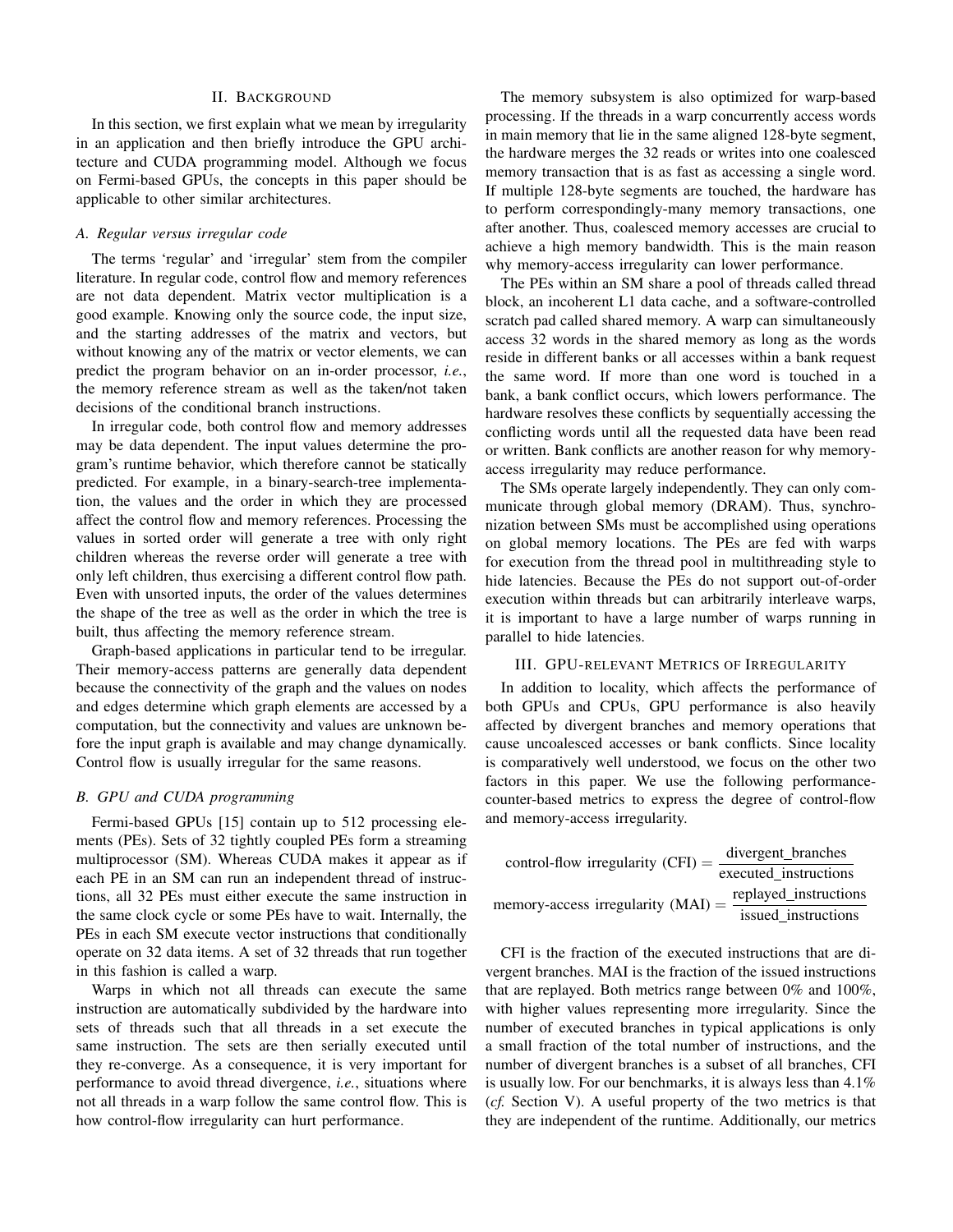do not classify a program as regular or irregular. Rather, they measure the degree of irregularity along two dimensions.

Whenever there is either a bank conflict or a warp accesses more than one 128-byte block in memory, the corresponding load or store instruction is replayed by the hardware until all the requested data have been read or written. Hence, we can use the number of replayed instructions to capture both bank conflicts and uncoalesced accesses.

The denominators in the metrics include all instructions and not just branches or loads and stores to account for the overall frequency of divergence, bank conflicts, and uncoalesced accesses. Note that both metrics measure irregularity at the *warp level* as divergence across warps is not a problem for current GPUs and memory accesses can only be coalesced within a warp. Inter-warp divergence might affect the performance of the instruction cache, but almost all GPU kernels we are aware of fit entirely into the cache. Obviously, poor data locality between warps affects the performance of the data caches, but this is not the focus of our paper.

## IV. EXPERIMENTAL METHODOLOGY

## *A. Hardware characteristics*

We perform our experiments on a 1.45 GHz Quadro 6000 GPU with 6 GB of memory and 448 cores in 14 SMs. This Fermi-based GPU has 64 KB of fast memory per SM that is split between the L1 data cache and the shared memory. All SMs share an L2 cache of 768 KB. We compiled the CUDA programs (see Section IV-B) using *nvcc* v4.2 with the *-O3* and *-arch=sm 20* flags.

We use the Compute Visual Profiler v4.0.7 for collecting the performance-counter data from which we compute our metrics. Note that, in Fermi-based GPUs, only one SM is equipped with performance-counter hardware. Hence, we can only measure information about the thread blocks that execute on that SM. However, we believe that these thread blocks exhibit reasonably average behavior (*cf.* Section V-D), even in our highly irregular kernels. Moreover, our metrics are ratios and thus independent of absolute values, making them somewhat immune to differences in the load balance between the SMs. Finally, only a limited number of events can be counted concurrently, requiring the profiler to perform multiple runs of an application and to combine the results from these runs, which can lead to inconsistencies. We try to alleviate any such issues by using long-running inputs when possible.

For each application, we study the performance of the main kernel, which is usually the most time-consuming kernel. For the Barnes-Hut application, we consider two important kernels. For applications that invoke the main kernel multiple times, we accumulate the profile information from each invocation.

## *B. Applications*

We characterize the following set of irregular programs. Their properties (lines of code using  $wc -1$ , the number of kernels, and the primary input) are listed in Table I.

• Breadth-First Search (BFS): This is a classic graphtraversal algorithm [34]. It involves labeling each node in

| B/M         | LOC  | #K             | Input                                              |
|-------------|------|----------------|----------------------------------------------------|
| <b>BFS</b>  | 1141 | 5.             | USA road network (23 M nodes, 58 M edges)          |
| <b>BH</b>   | 1069 | 9              | 5 M bodies, 2 time steps                           |
| DC          | 674  |                | msg_sp dataset, 28 blocks, 24 warps/block          |
| <b>DMR</b>  | 958  | 4              | 10 M triangles                                     |
| <b>PTA</b>  | 3494 | 40             | vim (246944 pointers, 108271 constraints)          |
| <b>SP</b>   | 445  | 3              | 2 M literals, 8.4 M clauses, 3 literals per clause |
| <b>SSSP</b> | 614  | 2              | USA road network (23 M nodes, 58 M edges)          |
| <b>TSP</b>  | 454  | 3              | kroE100 (100 cities, 200 K climbers)               |
| <b>BS</b>   | 437  |                | 8 M options                                        |
| HG          | 685  | 4              | 256 bins, 16 M random values                       |
| MC          | 1271 | $\overline{c}$ | 256 options                                        |
| <b>MM</b>   | 499  | 3              | $640\times1280$                                    |
| <b>NB</b>   | 2413 |                | 300 K bodies, 10 time steps                        |

TABLE I: Application and input characteristics: B/M = benchmark,  $LOC = lines$  of code,  $#K = number$  of static kernels

the input graph depending upon its distance from a designated source node assuming unit edge weights. Since the distance of a node and its connectivity depend on the input graph, this algorithm exhibits irregular behavior.

- Barnes Hut (BH): This benchmark simulates the gravitational forces acting on a star cluster using the Barnes-Hut *n*-body algorithm [5], [7]. The positions and velocities of the *n* stars are initialized according to the empirical Plummer model. The program calculates the motion of each star through space for a number of time steps. In each step, the code hierarchically decomposes the space around the bodies into successively smaller volumes, called cells, and computes summary information for the bodies contained inside each cell, allowing the algorithm to quickly approximate the forces that the *n* bodies induce upon each other. The hierarchical decomposition is recorded in an octree. We investigate the tree-building kernel and the force-calculation kernel from this application, both of which are irregular because they build and repeatedly traverse an unbalanced tree, respectively.
- Data Compression (DC): This code implements a lossless compression algorithm for double-precision floatingpoint data [37]. It decomposes the input into chunks and processes each chunk in parallel. Because the chunks are read and written sequentially, this code does not perform any uncoalesced memory accesses. However, it does suffer from bank conflicts and especially thread divergence, both of which are caused by data dependent behavior, *i.e.*, how well each word can be compressed.
- Delaunay Mesh Refinement (DMR): This is a meshrefinement algorithm from computational geometry [11], [29]. It works on a triangulated input mesh in which some triangles do not conform to certain quality constraints. The algorithm iteratively transforms such 'bad' triangles into 'good' triangles by recreating the neighborhood around each bad triangle. The newly created neighborhoods may contain new bad triangles, which are processed in a similar manner. The algorithm provably terminates with a mesh containing only good triangles. Since DMR deals with both deletions and additions of triangles, whose placement depends entirely on the input,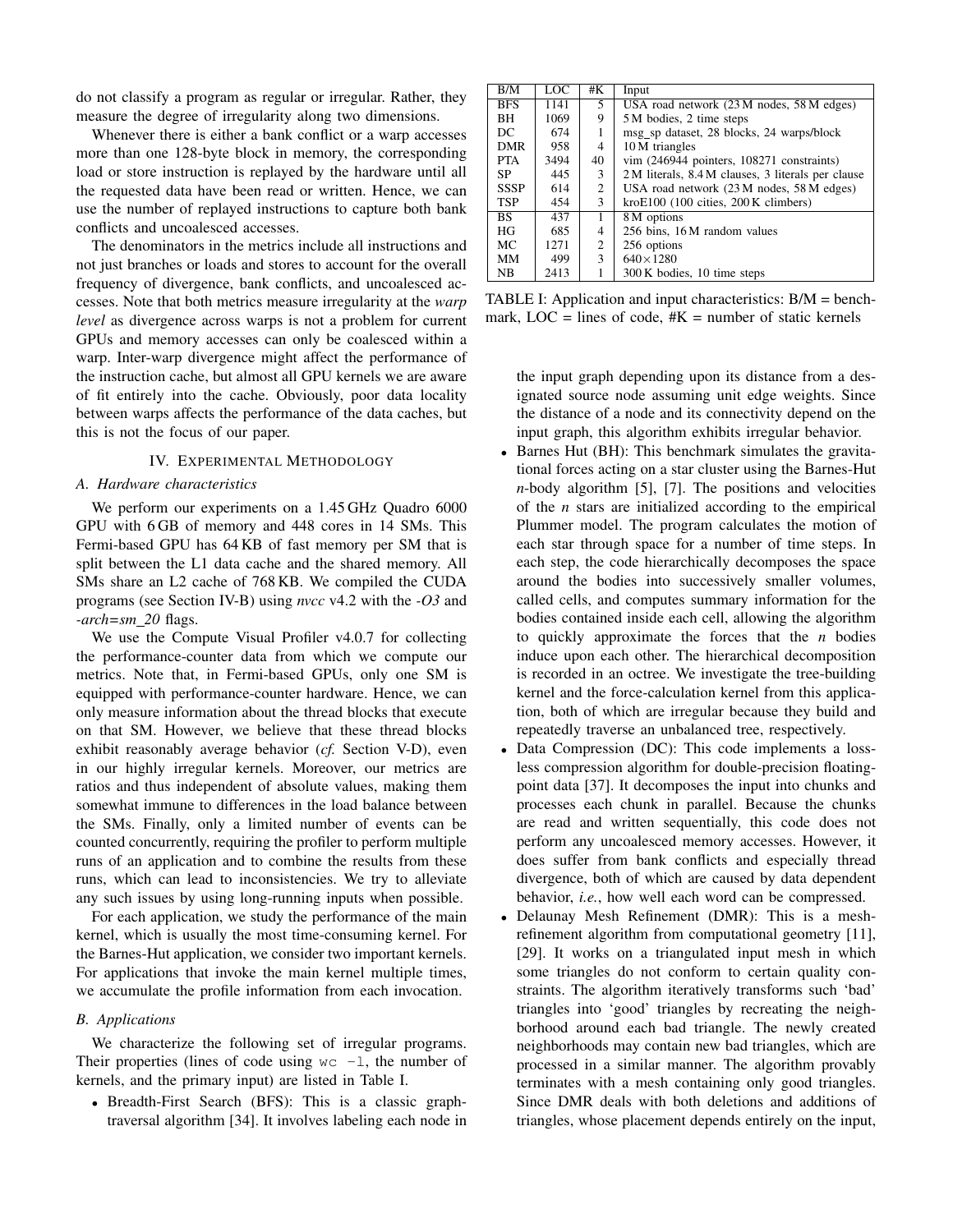the control flow and the memory accesses are irregular.

- Points-to Analysis (PTA): This is Andersen's flowinsensitive, context-insensitive points-to analysis as used in compilers like GCC and LLVM [32]. It employs a fixed-point algorithm that operates on a dynamically growing constraint-graph in which directed edges are added depending upon the input points-to constraints. Since the graph structure is data-dependent and cannot be statically predicted, the algorithm is irregular.
- Survey Propagation (SP): Survey Propagation is a heuristic SAT-solver based on Bayesian inference [6]. The algorithm represents the Boolean formula as a factor graph, *i.e.*, a bipartite graph with variables on one side and clauses on the other. An edge connects a variable to a clause if the variable participates in the clause. The edge is given a value of -1 if the literal in the clause is negated and +1 otherwise. The general strategy of SP is to iteratively update each variable with the likelihood that it should be assigned a truth value of *true* or *false*. The memory access pattern of the algorithm is irregular as a literal may appear in any clause (depending upon the input), which cannot be statically predicted. The controlflow is irregular since the nodes processed by different threads may have varying degrees.
- Single-Source Shortest Paths (SSSP): This is another classic graph algorithm to compute the shortest path of each node from a designated source node in a directed graph with weighted edges [12]. We use an implementation of the Bellman-Ford algorithm. Similar to BFS, the shortest distance of a node depends upon the input graph and the memory access pattern is quite irregular.
- Traveling Salesman Problem (TSP): This is a classic NPhard graph problem to find the shortest tour in a complete graph visiting all nodes exactly once and returning to the start node. The code implements an iterative hill climbing algorithm with random restarts for determining high-quality solutions (which may not be optimal) to the traveling salesman problem [36]. This implementation is semi-irregular as only the memory access pattern is data dependent.

To improve our understanding of irregularity, we also investigate, compare, and contrast the following codes from the CUDA SDK v4.1.15, most of which are considered regular.

- Black-Scholes (BS): This program evaluates fair call and put prices for a given set of options using the Black-Scholes formula. It works on a set of arrays containing floating-point numbers and is highly regular.
- Histogram (HG): This program performs 256-bin histogram calculations of arbitrary-sized 8-bit element data arrays. The array accesses are data dependent.
- Monte Carlo (MC): This program evaluates the fair call price for a given set of European options using the Monte Carlo approach. It works on an input array and exhibits quite regular behavior.
- Matrix Multiplication (MM): This is a classic highly

regular matrix multiplication program.

• N-Body (NB): Similar to BH, this is an *n*-body program that simulates the motion of stars. It performs precise all-to-all force calculations, making it regular. In contrast, BH performs approximate force calculations and achieves an asymptotically better time complexity.

## *C. Input characteristics*

The primary input used for each application is listed in the last column of Table I. The effect of different inputs on the same benchmark is discussed in Section V-B. For each benchmark, we tried to choose inputs that result in substantial kernel execution times.

## V. RESULTS AND ANALYSIS

In this section, we present and analyze our observations about the irregularity exhibited by various CUDA kernels. We first study the placement of our benchmarks in the irregularity space. Then, we investigate the effect of different program inputs. Next, we assess the influence of code optimizations and arithmetic precision on the amount of irregularity. We also examine the variability of the results between different runs on the same GPU and runs on different GPUs. Finally, we discuss other performance-counter results.

## *A. Amount of irregularity*

Figure 1 shows a scatter plot of our programs where the x-axis represents the memory-access irregularity (MAI) and the y-axis represents the control-flow irregularity (CFI). Each point in the plot corresponds to one kernel. Recall from Section III that CFI is usually small. For our benchmark suite, we found it to always be less than 4.1%.

We observe that the benchmarks are quite scattered across the irregularity space. Most of the programs cannot strictly be classified as regular or irregular. Instead, each program has a certain *amount* of exhibited irregularity. For instance, HG and SSSP have high irregularity in both dimensions. In contrast, kernels like NB and BH (force) exhibit almost no warp-based irregularity (they are situated near the origin in Figure 1). Benchmarks like DC and, to a lesser extent, BFS



Fig. 1: Placement of kernels in the irregularity space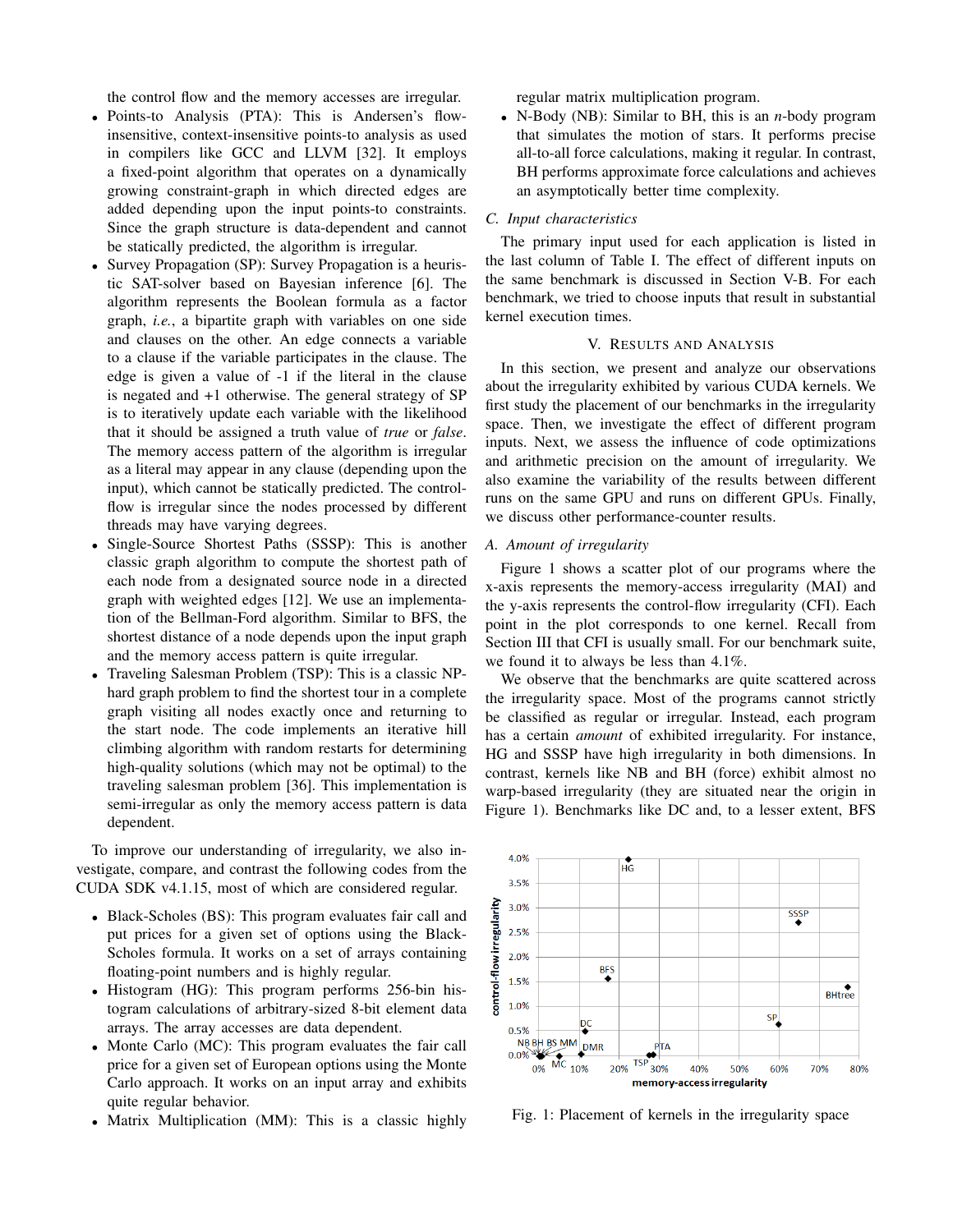

Fig. 2: Input sensitivity of various kernels (clusters are hand drawn to improve readability)

have a moderate amount of irregularity along both axes and cannot be categorized as highly regular or highly irregular.

The two kinds of irregularity appear to be fairly independent of each other. This is evident by the position of benchmarks like TSP and PTA, which have high memoryaccess irregularity but essentially no control-flow irregularity. The opposite, while theoretically possible, does not occur in our suite. Even HG exhibits 5.5 times as much MAI as it does CFI. Apparently, regular control flow is not correlated with a specific amount of memory-access irregularity, but irregular control flow generally implies irregular memory accesses.

Four of our five 'naturally' array-based CUDA SDK codes are, as expected, quite regular. NB, BS, and MM exhibit essentially no irregularity. MC has no CFI but a noticeable amount of MAI (5%). Interestingly, HG has by far the highest CFI of any of our benchmarks (4%) and also a substantial amount of MAI (22%). Clearly, not all array-based programs are regular (though many are). For example, the order in which the bins in a histogram are updated and how often each bin is updated are input dependent, making HG highly irregular.

#### *B. Input sensitivity*

This subsection assesses how the irregularity exhibited by an application depends on the program input. Since the degree of irregularity can depend on the problem size as well as on the actual values of the input, it is difficult to do this assessment in an application-independent way. We focus on studying how irregularity changes as a function of input size. Figure 2 displays the scatter plot for most of our benchmarks for different input sizes. Each presented kernel is profiled with three inputs: small, medium, and large (see column titled *input* in Table II for details on the three inputs).

The first observation is that, for many applications, the irregularity does not change drastically for different input sizes. By definition, irregularity in irregular applications is data dependent. Nevertheless, different inputs tend to cluster in the same region of the irregularity space. For NB, DMR, and the force-calculation kernel of BH (named BHforce), MAI and especially CFI essentially do not change between inputs.



Fig. 3: Input-type sensitivity of SSSP

This is expected for highly regular applications (NB), regularized, *i.e.*, warp-based, implementations of irregular algorithms (BHforce), and some irregular kernels that process differentsized but otherwise similar data (DMR). TSP and SP exhibit a little variability. The remaining kernels, BFS, DC, PTA, SSSP, and BHtree, show larger changes in their irregularity when varying the input. For instance, the CFI and MAI of BFS differ between inputs by a factor of 1.9 and 4.2, respectively.

Interestingly, the MAI variability is generally higher than the CFI variability. The notable exception is DC, where different inputs mostly affect CFI. The reason for this unusual behavior is that the threads in a warp are unlikely to compress their current data word down to the same number of bytes, which affects the control flow of the loop that outputs the bytes but results in few bank conflicts because contiguous regions of shared memory are being written and there are no uncoalesced main memory accesses.

In general, the input sensitivity of an irregular application is difficult to predict. Consider, for example, BFS and SSSP, which we ran with the same inputs. Judging from the source code, we believe BFS exhibits a lower irregularity (along both axes) because it is more optimized than the SSSP implementation. Moreover, SSSP's high input sensitivity is an artifact of the input graph type. All three inputs are road networks, which tend to have a large diameter and a large variation in the node degrees, thus resulting in an unbalanced workload across the threads, which eventually leads to irregularity. To confirm this hypothesis, we reran SSSP on comparatively more uniform RMAT graphs and observed a noticeably lower irregularity as well as a lower variation thereof. Specifically, for RMAT graphs, the MAI ranges between  $18\% - 26\%$  whereas for the US road networks, it ranges between 28% – 72%. These results are shown in Figure 3.

In summary, we identified the following three major types of input sensitivity.

1) *Input oblivious:* The irregularity behavior of these kernels remains largely constant for different inputs. The forcecalculation kernel of BH is an example, which was explicitly coded in a warp-based manner to avoid thread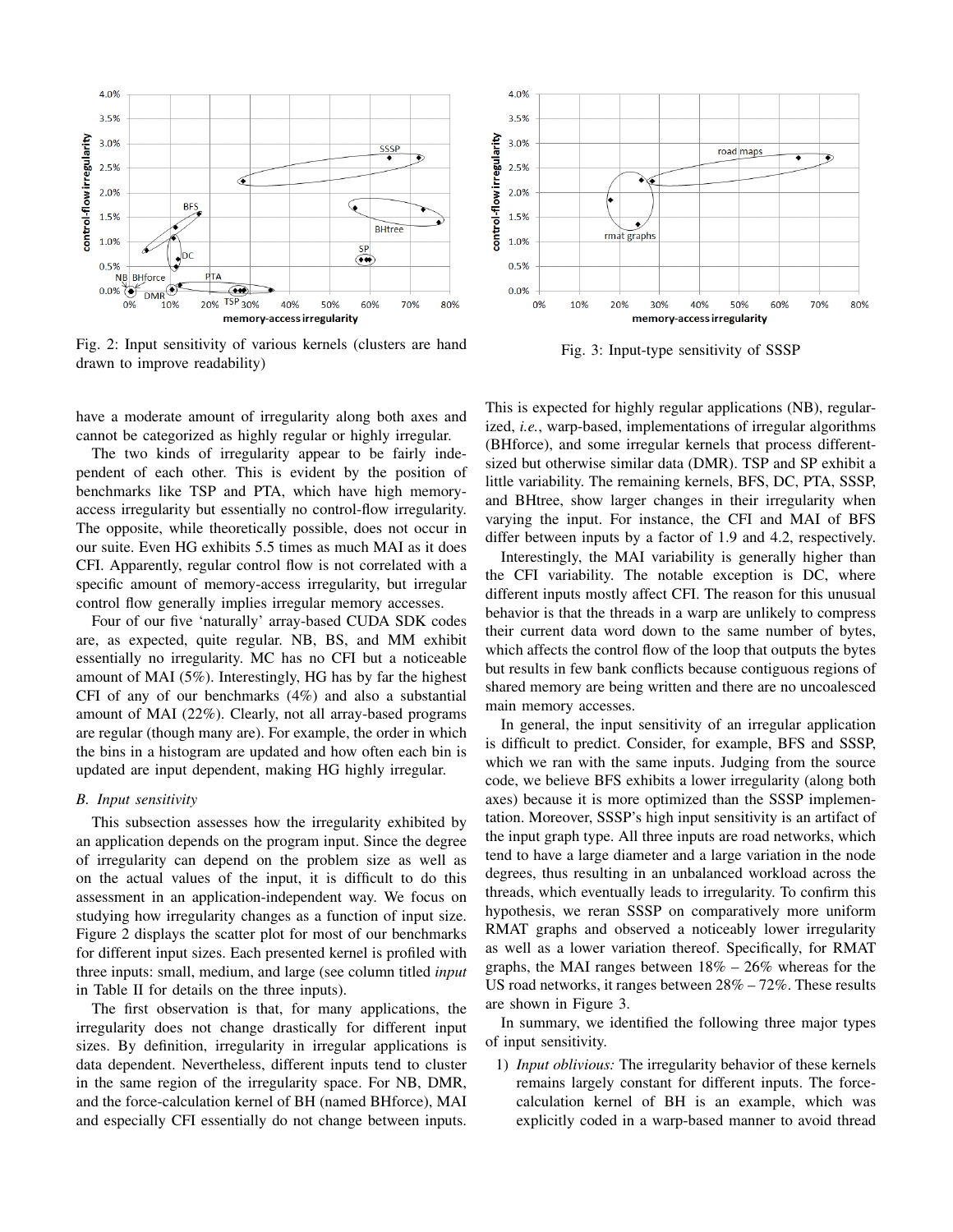divergence and uncoalesced memory accesses [7].

- 2) *Input-type dependent:* The irregularity behavior of these applications varies less within a given type of input than across different input types (*e.g.*, road networks vs. RMAT graphs in SSSP).
- 3) *Input dependent:* The irregularity behavior of these applications changes considerably across inputs. BHtree is an example, which we ran on three different sized random inputs with similar general properties.

## *C. Effect of code optimizations and arithmetic precision*

Irregularity is usually considered to hurt application performance. To study this, we examine how three code optimizations and a change from single- to double-precision arithmetic impact the irregularity of SSSP and the BH kernels.

*a) BH optimizations:* We investigate two largely identical implementations of the tree-building kernel in BH. The only difference is that one implementation explicitly records in memory the coordinates of each cell (internal tree node) whereas the more optimized version re-computes this information on the fly as it traverses the tree. Since computation is much cheaper than reading information from global memory, the optimized kernel runs up to 92% faster.

In spite of the resulting performance improvement, we can see in Figure 4 that this optimization actually increases the control-flow irregularity. This is unsurprising because the extra calculations include conditional statements that tend to be divergent. Nevertheless, this shows that it is possible to trade off more irregularity for better performance, thus demonstrating that control-flow irregularity is not the most important performance-determining factor on GPUs.

We observed a related effect on an optimization of the BH force-calculation kernel. Its runtime depends heavily on the order in which the bodies are processed. By sorting the bodies, the code runs over eight times faster, even when including the time to do the sort. However, because the kernel is written in a warp-centric fashion to avoid thread divergence and uncoalesced memory accesses, its CFI and MAI are near zero<sup>1</sup> regardless of whether the data are sorted or not (which is why we are not showing the results). This illustrates that performance can be independent of CFI and MAI.

*b) SSSP optimization:* Our SSSP implementation employs the traditional compressed sparse row (CSR) storage format to represent a sparse graph. However, this format does not exploit the connectivity between nodes. Since the algorithm pushes the newly computed distance information of a node to its outgoing neighbors, nodes that are logically close to each other in the graph should also be stored close to each other in memory to improve spatial locality. Greedily moving neighboring nodes closer in the data structure can improve the performance of the SSSP kernel by several factors.

Figure 4 presents the effect of this memory layout optimization on the irregularity behavior of SSSP for the three



Fig. 4: Effect of code optimization on SSSP and the BHtree kernel; letters indicate small, medium, and large input



Fig. 5: Effect of floating-point precision on the BHtree kernel

road networks. For the small input, both CFI and MAI are not significantly affected by this layout change. For the medium input, the optimized layout increases the CFI by a small amount but doubles the MAI. For the large input, the optimized memory layout increases the CFI from 2.5% to 2.7% and the MAI from 36% to 65%. However, this increase in irregularity is compensated by improved spatial locality. In the absence of the memory layout optimization, nodes are sequentially assigned to threads. This enables warps to access the active nodes in a coalesced fashion, but the nodes' neighbors are scattered throughout memory, and accessing them results in many uncoalesced transactions that tend to miss in the L1 data cache. With the improved memory layout, the nodes are allocated based on their connectivity, which improves spatial locality for a thread when processing a connected subgraph. As a consequence, the initial node accesses are no longer coalesced, but visiting the neighbors now results in more cache hits due to the improved locality, yielding a net benefit in performance. Thus, memory-access irregularity and performance need not necessarily be negatively correlated.

*c) BH arithmetic precision:* Figure 5 illustrates the effect of changing the BH code from using single-precision to using double-precision floating-point data. Since double-precision

<sup>&</sup>lt;sup>1</sup>The BHforce kernel is nevertheless irregular as its inter-warp control flow and memory accesses are highly input dependent.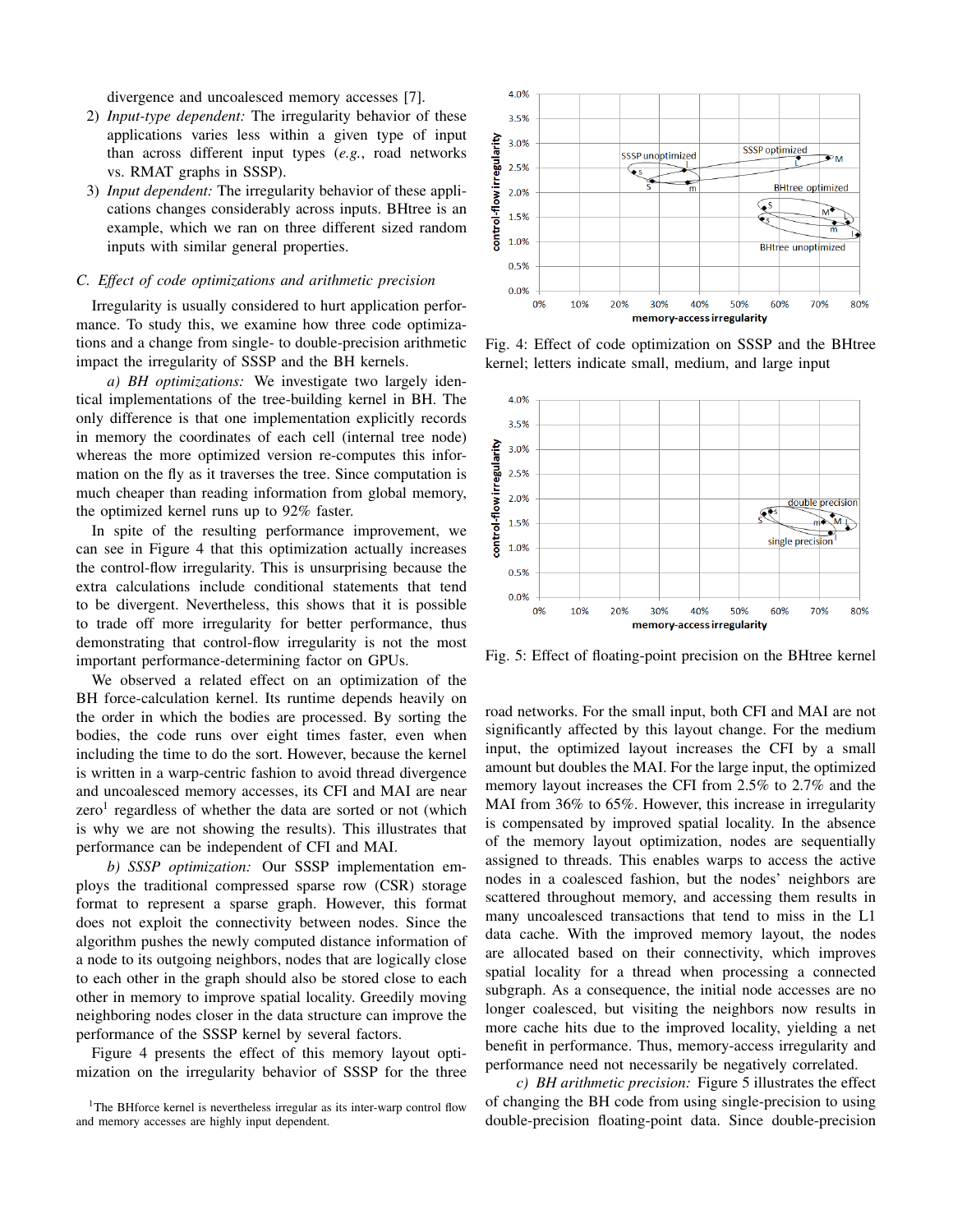values require two registers each and the number of registers per SM is fixed, the double-precision code uses fewer threads (and warps) per thread block than the single-precision version. Whereas we find that transitioning from single to double precision increases the tree-building kernel's CFI and MAI for the small input but decreases both metrics for the medium and large inputs, the change is quite small  $(3\% - 8\%)$  in all cases. This is an indication that a change in arithmetic precision will not substantially affect the irregularity of a program.

#### *D. Variability*

Figure 6 shows, on several of our kernels, by how much the irregularity varies between two runs on the same system  $($ rhombuses  $\leftrightarrow$  vs. circles  $\circ$ ) and runs on different systems (rhombuses/circles vs. stars  $\times$ ). The main differences between our two systems are that the second system runs in 32-bit mode, uses *nvcc* v4.0, and has a GTX 480 GPU with one more SM (480 CUDA cores), four times less global memory (1.5 GB), and a 3.5% slower clock speed (1.4 GHz) than our primary GPU.

The results are generally quite stable between runs on the same GPU. Only HG's irregularity shifts a little and MC's MAI shifts substantially. We believe non-determinism to be the reason for these changes in behavior. On the second GPU, the highly regular kernels NB and BHforce as well as the highly irregular kernels BHtree and HG exhibit almost exactly the same irregularity as they do on the primary GPU. TSP, DC, SP, MC, and SSSP yield noticeably different amounts of irregularity on the two GPUs. For SSSP, the most extreme case, the relative CFI difference is 28.7% and the relative MAI difference is 8.7%. Interestingly, MC, DC, and TSP mostly differ in MAI whereas SP and SSSP primarily differ in CFI. Overall, the measured irregularities are quite similar on the two GPUs, and both GPUs yield the same general characterization of each kernel. Based on these results, we believe our findings and conclusions to likely also be valid for other GPUs.

#### *E. Other characteristics*

Table II presents additional profile information for our benchmarks. The column-wise information lists the name, input, memory-access irregularity, control-flow irregularity, cumulative kernel runtime, instructions executed per active cycle, issued instructions as a percentage of executed instructions, occupancy, registers used per thread, active blocks per SM, active threads per SM, and shared memory per block.

Except for MM, the CUDA SDK kernels all have a high IPC. However, BHforce, DC, DMR, and TSP also have high IPCs even though, except for BHforce, they exhibit significant irregularity. Apparently, a reasonably amount of irregularity does not prevent a GPU from reaching a high IPC. TSP, with its substantial MAI of about 27%, reaches one of the highest IPCs we have measured. This is because TSP's working set fits into the shared memory, eliminating almost all main memory accesses, and the MAI is mostly due to bank conflicts.

The number of issued instructions is the number of executed instructions plus the number of replayed instructions (which



Fig. 6: Variability of irregularity between original run (rhombuses), another run on the same GPU (circles), and a run on a different system with a different GPU (stars)

we use to compute the MAI). Hence, the ratio of issued instructions over executed instructions (Issue%) is linked to the MAI through a simple relationship. As mentioned above, whenever a bank conflict occurs or a warp accesses more than one 128-byte block in memory, the corresponding load or store instruction is replayed until all the requested data have been accessed. This is why the number of issued instructions is often much larger than the number of executed instructions.

The occupancy measures the fraction of the number of threads (or warps) running in an SM relative to the theoretical maximum, *i.e.*, the number of active threads per SM divided by 1536. The occupancy does not have to be 1.0 to reach maximum application performance; in our experience, two thirds is often enough. As we can see, most of the irregular and all of the regular kernels reach this level.

To run more than 1024 threads per SM, at least two blocks must be running concurrently (active blocks per SM). Multiple active blocks can also be used to hide synchronization delays within thread blocks. All of the SDK kernels except MM use more than one active blocks per SM. Of the irregular codes, only BFS, DMR, and the BH kernels use multiple active blocks. However, multiple active blocks reduce the amount of available shared memory per block (last column of Table II). This is why SSSP and TSP can only run one block per SM. Moreover, if the register count per thread is too high, the full occupancy also cannot be reached, as is the case in NB, BFS, BHforce (particularly the double-precision version), DC, PTA, SP, and TSP. BS only runs 1024 active threads per SM because an SM cannot hold more than 8 active blocks. We are unsure why MM does not use smaller blocks to boost its occupancy.

## VI. RELATED WORK

Many irregular GPU implementations have been published, including single-source shortest paths (SSSP) and all-pairs shortest paths algorithms [20], breadth-first search (BFS) codes [14], [20], [34], algorithms for constructing kdtrees [48], Boruvka's minimum spanning tree algorithm [45], the MPM algorithm for maximum flow problems [42], the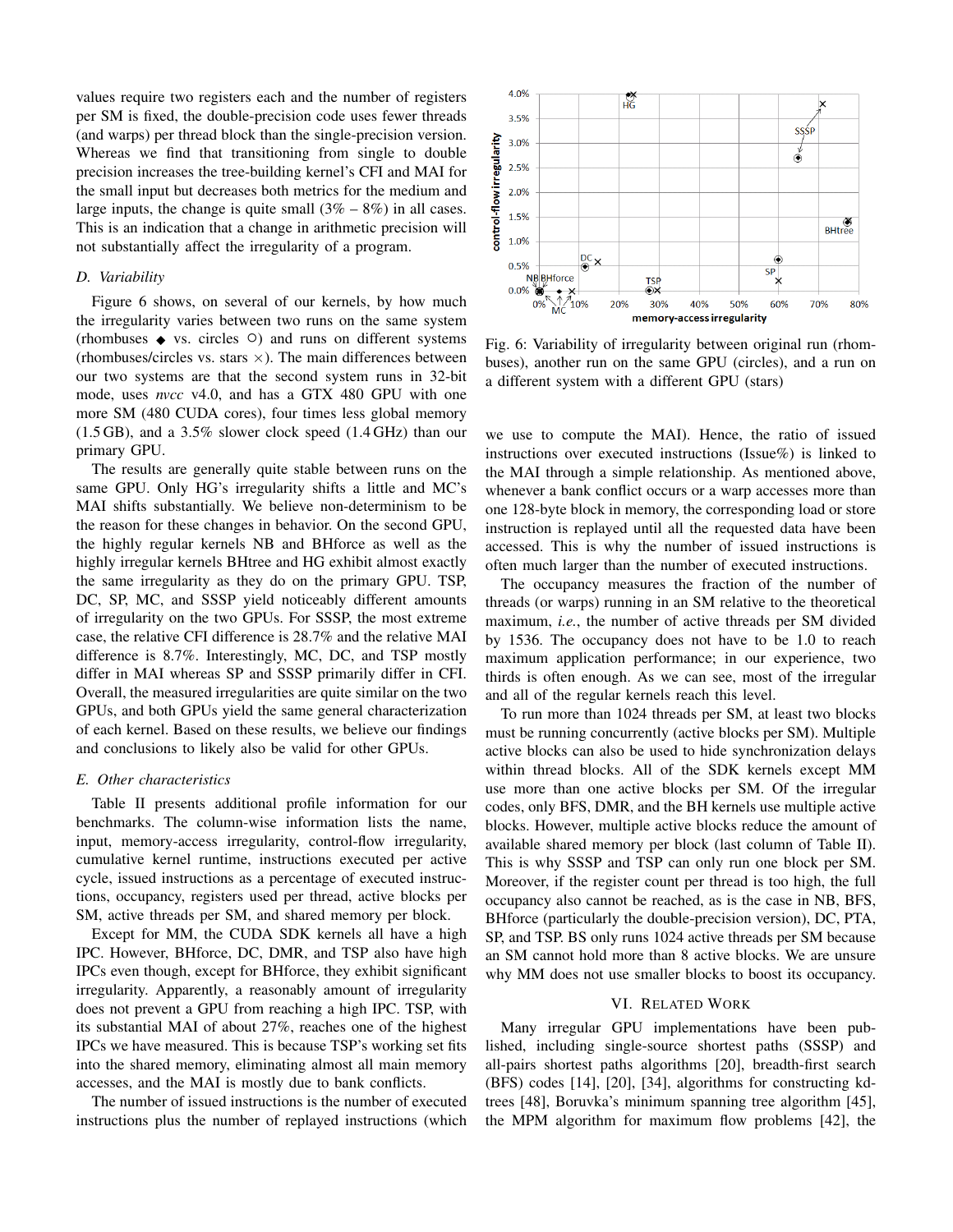| Bench                  | Input                | MAI%  | CFI% | GPUTime | $\overline{IPC}$ | Issue% | Occu | Regs            | Act blk        | Act thr | Shmem            |
|------------------------|----------------------|-------|------|---------|------------------|--------|------|-----------------|----------------|---------|------------------|
|                        |                      |       |      | (ms)    |                  |        |      |                 | per SM         | per SM  | (bytes)          |
| $\overline{\text{BS}}$ |                      | 0.23  | 0.00 | 626.7   | 1.64             | 100.2  | 0.67 | $\overline{16}$ | 8              | 1024    | $\mathbf{0}$     |
| HG                     | 16 runs              | 22.25 | 4.08 | 67.5    | 1.54             | 128.6  | 1.00 | 18              | $\,$ 8 $\,$    | 1536    | 6144             |
| MC                     | 256 options          | 5.02  | 0.00 | 1.9     | 2.00             | 105.3  | 1.00 | 20              | 6              | 1536    | 2048             |
| <b>MM</b>              | 960x640              | 0.57  | 0.00 | 881.0   | 1.00             | 100.6  | 0.67 | 20              | 1              | 1024    | 8192             |
| NB                     | $-n=60000$           | 0.20  | 0.00 | 1178.6  | 1.91             | 100.2  | 0.67 | 29              | 4              | 1024    | 4096             |
| NB                     | $-n=115000$          | 0.00  | 0.00 | 4335.4  | 1.95             | 100.0  | 0.67 | 29              | 4              | 1024    | 4096             |
| NB                     | $-n=300000$          | 0.00  | 0.00 | 28556.9 | 1.96             | 100.0  | 0.67 | 29              | 4              | 1024    | 4096             |
| <b>BFS</b>             | fla                  | 4.06  | 0.84 | 36.4    | 0.66             | 104.2  | 0.67 | $\overline{32}$ | $\overline{8}$ | 1024    | 6004             |
| <b>BFS</b>             | W                    | 11.32 | 1.30 | 78.5    | 0.79             | 112.8  | 0.67 | 32              | $\,$ 8 $\,$    | 1024    | 6004             |
| <b>BFS</b>             | usa                  | 17.13 | 1.58 | 228.6   | 0.78             | 120.7  | 0.67 | 32              | 8              | 1024    | 6004             |
| <b>BHforce</b>         | 50K 50               | 0.32  | 0.00 | 2689.0  | 1.46             | 100.3  | 0.83 | 23              | 5              | 1280    | 3072             |
| <b>BHforce</b>         | 500k 10              | 0.22  | 0.00 | 6292.4  | 1.59             | 100.2  | 0.83 | 23              | 5              | 1280    | 3072             |
| <b>BHforce</b>         | 5M 2                 | 0.15  | 0.00 | 13829.6 | 1.58             | 100.2  | 0.83 | 23              | 5              | 1280    | 3072             |
| <b>BHforce</b>         | 50K 50 double        | 0.32  | 0.00 | 3781.8  | 1.46             | 100.3  | 0.50 | 36              | 3              | 768     | 4096             |
| <b>BHforce</b>         | 500k 10 double       | 0.22  | 0.00 | 8947.2  | 1.59             | 100.2  | 0.50 | 36              | 3              | 768     | 4096             |
| <b>BHforce</b>         | 5M 2 double          | 0.15  | 0.00 | 20573.3 | 1.58             | 100.2  | 0.50 | 36              | 3              | 768     | 4096             |
| <b>BHtree</b>          | 50K 50               | 56.18 | 1.69 | 168.2   | 0.51             | 228.2  | 1.00 | 20              | 3              | 1536    | $\boldsymbol{0}$ |
| <b>BHtree</b>          | 500k 10              | 73.25 | 1.66 | 144.8   | 0.78             | 373.9  | 1.00 | 20              | 3              | 1536    | $\boldsymbol{0}$ |
| <b>BHtree</b>          | 5M 2                 | 77.02 | 1.40 | 274.0   | 0.81             | 435.3  | 1.00 | 20              | 3              | 1536    | $\boldsymbol{0}$ |
| <b>BHtree</b>          | 50K 50 norecalc      | 55.62 | 1.48 | 179.4   | 0.53             | 225.3  | 1.00 | 20              | 3              | 1536    | $\boldsymbol{0}$ |
| <b>BHtree</b>          | 500k 10 norecalc     | 73.66 | 1.39 | 221.2   | 0.62             | 379.7  | 1.00 | 20              | 3              | 1536    | $\boldsymbol{0}$ |
| <b>BHtree</b>          | 5M 2 norecalc        | 79.51 | 1.14 | 525.9   | 0.57             | 488.1  | 1.00 | 20              | 3              | 1536    | $\boldsymbol{0}$ |
| DC                     | 28 24 24 obs_error   | 11.93 | 0.66 | 1.0     | 1.59             | 113.5  | 0.50 | 24              | 1              | 768     | 6144             |
| DC                     | 28 24 32 msg_sweep3d | 10.83 | 1.08 | 2.0     | 1.51             | 112.1  | 0.50 | 24              | 1              | 768     | 6144             |
| DC                     | 28 24 15 msg_sp      | 11.37 | 0.50 | 10.8    | 1.52             | 112.8  | 0.50 | 24              | 1              | 768     | 6144             |
| <b>DMR</b>             | 2m                   | 10.38 | 0.04 | 4163.5  | 1.47             | 111.6  | 1.00 | 19              | 6              | 1536    | $\boldsymbol{0}$ |
| <b>DMR</b>             | 4m                   | 10.39 | 0.04 | 3007.5  | 1.47             | 111.6  | 1.00 | 19              | 6              | 1536    | $\mathbf{0}$     |
| <b>DMR</b>             | 10 <sub>m</sub>      | 10.40 | 0.04 | 3391.0  | 1.47             | 111.6  | 1.00 | 19              | 6              | 1536    | $\theta$         |
| <b>PTA</b>             | vim                  | 28.45 | 0.03 | 4485.1  | 0.42             | 139.8  | 0.33 | 58              | 1              | 512     | 17920            |
| <b>PTA</b>             | gdb                  | 35.00 | 0.03 | 4484.0  | 0.39             | 153.8  | 0.33 | 58              | $\mathbf{1}$   | 512     | 17920            |
| <b>PTA</b>             | svn                  | 12.45 | 0.13 | 604.4   | 1.26             | 114.2  | 0.33 | 58              | 1              | 512     | 17920            |
| <b>SP</b>              | 500k, 2.1m           | 57.70 | 0.65 | 3986.1  | 0.40             | 236.4  | 0.67 | 28              | 1              | 1024    | $\boldsymbol{0}$ |
| <b>SP</b>              | 1m, 4.2m             | 59.09 | 0.65 | 8861.2  | 0.37             | 244.4  | 0.67 | 28              | 1              | 1024    | $\boldsymbol{0}$ |
| <b>SP</b>              | 2m, 8.4m             | 59.74 | 0.65 | 18778.8 | 0.35             | 248.4  | 0.67 | 28              | 1              | 1024    | $\Omega$         |
| SSSP                   | rmat5                | 17.78 | 1.85 | 0.1     | 0.19             | 121.6  | 0.67 | 19              | $\mathbf{1}$   | 1024    | 40960            |
| <b>SSSP</b>            | rmat6                | 25.50 | 2.26 | 0.2     | 0.21             | 134.2  | 0.67 | 19              | 1              | 1024    | 40960            |
| <b>SSSP</b>            | rmat10               | 24.61 | 1.36 | 1.8     | 0.76             | 132.7  | 0.67 | 19              | 1              | 1024    | 40960            |
| <b>SSSP</b>            | fla                  | 28.27 | 2.24 | 91.4    | 0.78             | 139.4  | 0.67 | 19              | 1              | 1024    | 40960            |
| <b>SSSP</b>            | W                    | 72.08 | 2.72 | 594.7   | 0.59             | 358.2  | 0.67 | 19              | 1              | 1024    | 40960            |
| <b>SSSP</b>            | usa                  | 64.76 | 2.71 | 1732.6  | 0.60             | 283.8  | 0.67 | 19              | 1              | 1024    | 40960            |
| <b>SSSP</b>            | fla, noopti          | 23.62 | 2.42 | 921.3   | 0.90             | 130.9  | 0.67 | 19              | $\mathbf{1}$   | 1024    | 40960            |
| <b>SSSP</b>            | w, noopti            | 36.98 | 2.21 | 585.3   | 0.81             | 158.7  | 0.67 | 19              | 1              | 1024    | 40960            |
| <b>SSSP</b>            | usa, noopti          | 36.12 | 2.47 | 7067.1  | 0.82             | 156.6  | 0.67 | 19              | 1              | 1024    | 40960            |
| <b>TSP</b>             | kroE100 50000        | 26.18 | 0.01 | 1185.5  | 1.97             | 135.5  | 0.67 | 28              | 1              | 1024    | 48400            |
| <b>TSP</b>             | kroE100 100000       | 28.28 | 0.02 | 2175.9  | 1.96             | 139.4  | 0.67 | 28              | 1              | 1024    | 48400            |
| <b>TSP</b>             | kroE100 200000       | 27.50 | 0.02 | 4456.4  | 1.97             | 137.9  | 0.67 | 28              | 1              | 1024    | 48400            |

TABLE II: Profile data

Barnes-Hut (BH) *n*-body algorithm [7], 0-CFA analysis [40], Petri Net simulation [8], and Andersen-style points-to analysis (PTA) [32]. We include several of these codes in our study.

Che *et al.* present the Rodinia benchmark suite for heterogeneous computing infrastructures [9]. The current version contains BFS, another graph-traversal code, two applications that operate on unstructured grids, and otherwise mostly regular codes. Stratton *et al.* present the Parboil benchmark suite for throughput-computing architectures and compilers [43]. This suite includes programs like BFS, HG, MM, and several other regular codes. In contrast, the suite of applications we study contains primarily irregular codes.

There is some preexisting work on characterizing (mostly regular) GPU codes. Kerr *et al.* propose several metrics for analyzing the behavior of the CUDA SDK and two other codes [26] as well as an empirical model to predict the performance of GPU kernels [27]. Goswami *et al.* characterize the workload of several benchmarks from the CUDA SDK and the Parboil and Rodinia suites [19]. They propose a set of microarchitecture-agnostic properties and cluster the studied benchmarks using those properties to understand relative workload similarities. They also present a diversity analysis in the context of memory coalescing and branch divergence.

A number of papers examine control-flow and memory-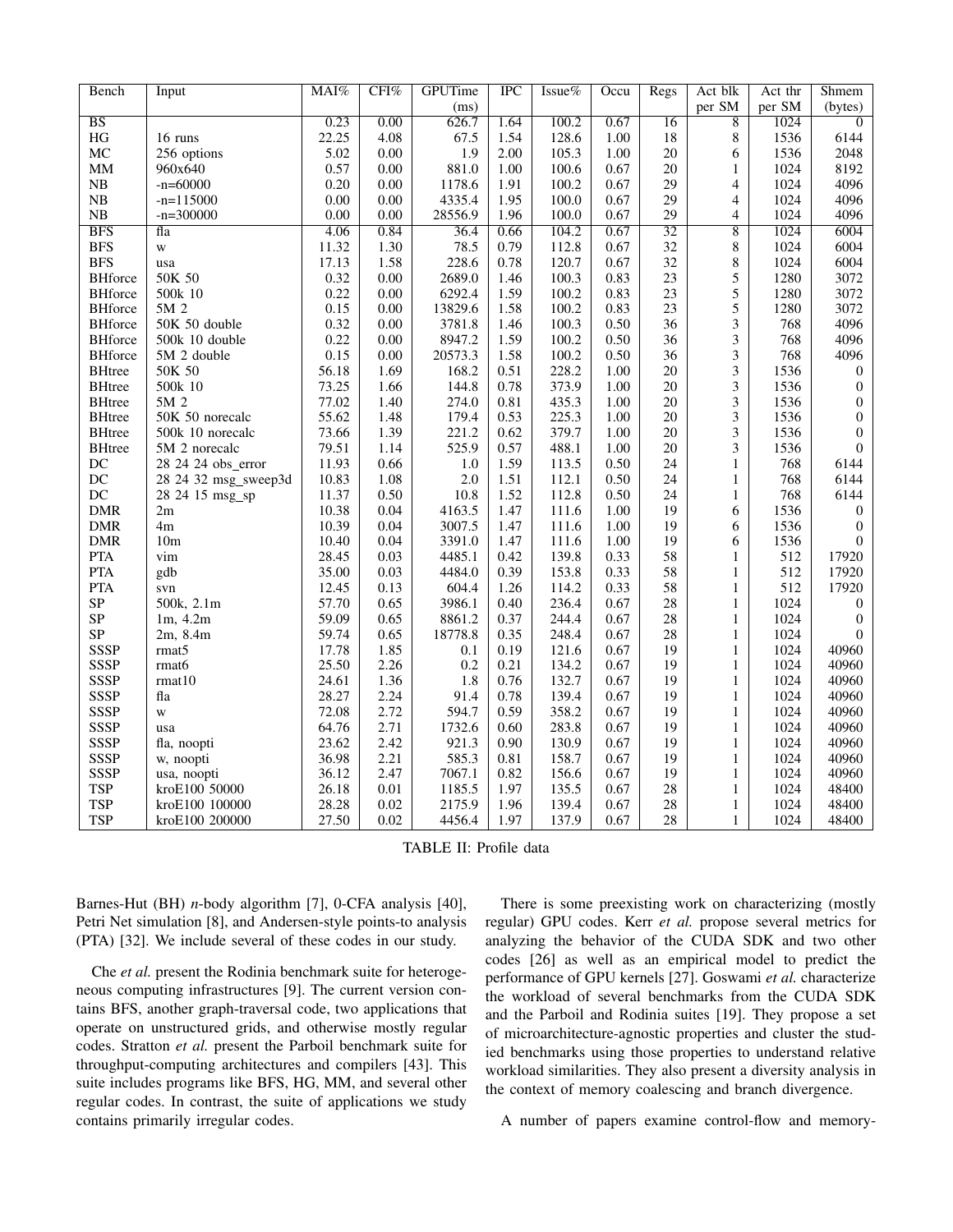access patterns in GPU codes and suggest optimizations to reduce irregularity. A few studies propose empirical models to predict the effect of control-flow divergence and the memory hierarchy on performance [2], [3], [13]. Bakhoda *et al.* study non-graphics kernels on a GPU simulator [4]. They find that reducing the number of concurrent threads can sometimes improve overall performance by reducing memory contention. Wu *et al.* study several benchmarks to identify the sources of control-flow irregularity [46]. They argue that GPU hardware provides only limited support for unstructured control flow and propose a compiler transformation to automatically convert unstructured control flow into structured control flow. Zhang *et al.* propose G-Streamline to eliminate control-flow and memory-access irregularities on the fly [47]. Hong *et al.* propose virtual warp sizing to speed up irregular GPU implementations of BFS and other codes [24]. Hetherington *et al.* illustrate that the presence of control-flow divergence does not necessarily render the corresponding application ineligible for achieving good performance on GPUs [22]. They show that, by optimizing the memory layout, the irregular Memcached application can obtain considerable speedup. There are also papers that propose hardware improvements to better support the execution of irregular codes on GPUs [16], [17], [31], [33].

To the best of our knowledge, ours is the first comprehensive characterization of irregular graph algorithms on GPUs.

## VII. CONCLUSIONS

We present the first workload characterization of an entire suite of irregular GPU programs. We primarily characterize each program using two runtime-independent metrics we developed that quantify the control-flow irregularity (CFI) and the memory-access irregularity (MAI) at the warp level. Both metrics are derived from performance-counter measurements. We characterize and contrast 8 irregular and 5 regular codes. In some cases, we study multiple versions of an application.

There is no dichotomy between regular and irregular codes because the amount of irregularity varies widely between GPU kernels and because most kernels exhibit some degree of irregularity, including so-called 'regular' kernels. Hence, we believe it is misleading to categorize applications as either regular or irregular. Rather, an application should be characterized by the amount of irregularity it exhibits. The CFI and MAI metrics are intended for this purpose.

Irregularity is not necessarily bad for performance. Whereas many highly regular and some warp-based irregular kernels that perform well exhibit little irregularity, we found several code optimizations that do not change the irregularity or increase it, yet result in a speedup. This indicates that irregularity is not the most important performance-determining factor. On the contrary, it can be beneficial to trade off additional controlflow or memory-access irregularity for an improvement in locality or for a reduction in the amount of work, particularly memory accesses. Hence, we recommend this trade-off to be considered when implementing and tuning irregular GPU applications.

Although irregular codes are, by definition, data dependent, programs tend to occupy a relatively narrow range in the irregularity space, *i.e.*, different inputs yield similar degrees of irregularity, making a general kernel characterization by irregularity possible. Depending on the 'size' of this range, we identified three main categories of input sensitivity: input oblivious (little or no variability between inputs), input-type dependent (distinct variability between different types of inputs but not much variability between inputs of the same type), and input dependent (significant variability between inputs).

We also studied the variability of our results between multiple runs on the same and on different systems as well as the effect of arithmetic precision. We found the CFI and MAI to be very stable across runs and to vary somewhat between distinct GPUs and when changing from single to double precision. We therefore expect our conclusions to hold across a broad range of CUDA-capable GPUs and hope that our findings will increase the understanding of the behavior of irregular GPU applications.

## VIII. ACKNOWLEDGMENTS

This work was supported by NSF grants 0833162, 1062335, 1111766, and 1217231 as well as grants and equipment donations from NVIDIA, IBM, Intel and Qualcomm Corporations.

#### **REFERENCES**

- [1] A. Aho, R. Sethi, , and J. Ullman. *Compilers: principles, techniques, and tools*. Addison Wesley, 1986.
- [2] Sara S. Baghsorkhi, Matthieu Delahaye, Sanjay J. Patel, William D. Gropp, and Wen-mei W. Hwu. An adaptive performance modeling tool for GPU architectures. *SIGPLAN Notices*, 45(5):105–114, January 2010.
- [3] Sara S. Baghsorkhi, Isaac Gelado, Matthieu Delahaye, and Wen-mei W. Hwu. Efficient performance evaluation of memory hierarchy for highly multithreaded graphics processors. In *Proceedings of the 17th ACM SIG-PLAN symposium on Principles and Practice of Parallel Programming*, pages 23–34, New York, NY, USA, 2012. ACM.
- [4] A. Bakhoda, G.L. Yuan, W.W.L. Fung, H. Wong, and T.M. Aamodt. Analyzing CUDA workloads using a detailed GPU simulator. In *IEEE International Symposium on Performance Analysis of Systems and Software*, pages 163–174, April 2009.
- [5] J. Barnes and P. Hut. A hierarchical O(N log N) force-calculation algorithm. *Nature*, 324(4), December 1986.
- [6] A. Braunstein, M. Mèzard, and R. Zecchina. Survey propagation: An algorithm for satisfiability. *Random Structures and Algorithms*, 27(2):201–226, 2005.
- [7] Martin Burtscher and Keshav Pingali. An efficient CUDA implementation of the tree-based barnes hut n-body algorithm. In *GPU Computing Gems Emerald Edition*, pages 75–92. Morgan Kaufmann, 2011.
- [8] Georgios Chalkidis, Masao Nagasaki, and Satoru Miyano. High Performance Hybrid Functional Petri Net Simulations of Biological Pathway Models on CUDA. *IEEE/ACM Transactions on Computational Biology and Bioinformatics*, 8(6):1545–1556, November 2011.
- [9] Shuai Che, Michael Boyer, Jiayuan Meng, David Tarjan, Jeremy W. Sheaffer, Sang-Ha Lee, and Kevin Skadron. Rodinia: A benchmark suite for heterogeneous computing. In *Proceedings of the 2009 IEEE International Symposium on Workload Characterization*, pages 44–54, Washington, DC, USA, 2009. IEEE Computer Society.
- [10] Shuai Che, Michael Boyer, Jiayuan Meng, David Tarjan, Jeremy W. Sheaffer, and Kevin Skadron. A performance study of general-purpose applications on graphics processors using CUDA. *Journal of Parallel and Distributing Computing*, 68:1370–1380, October 2008.
- [11] L. Paul Chew. Guaranteed-quality mesh generation for curved surfaces. In *Proceedings of the Symposium on Computational Geometry (SCG)*, 1993.
- [12] Thomas H. Cormen, Charles E. Leiserson, and Ronald L. Rivest. Introduction to Algorithms, McGraw Hill, 2001.